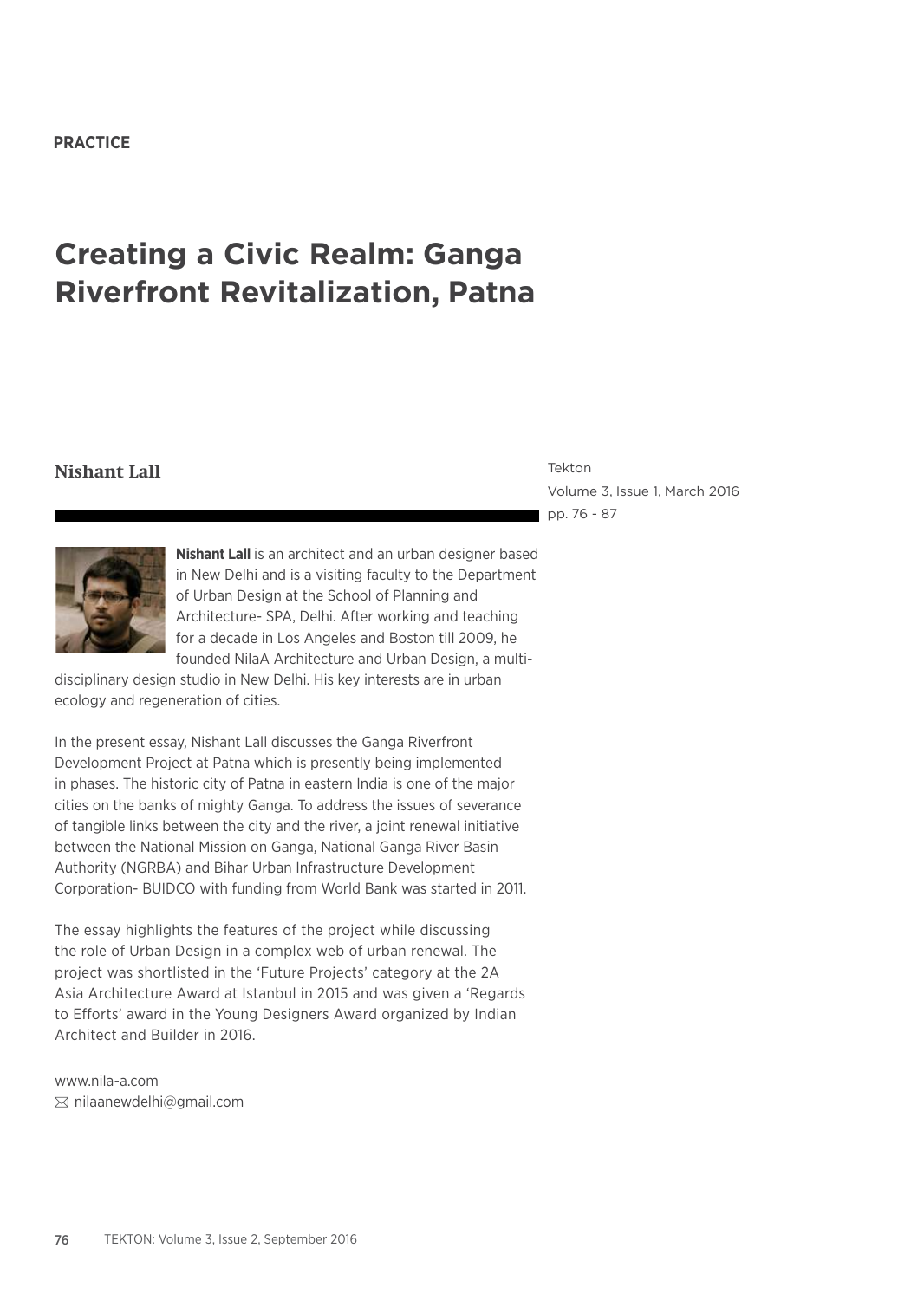# CITY PLANNED WITH BACK TOWARDS RIVER  $< 6.5$  Km  $>$

*Figure 1: Panoramic view of the Ganga riverfront in Patna*

### **Sliver Space and** *Natura Naturans*

*"In a land where it seldom rains, a river is as precious as gold. Water is potent: it trickles through human dreams, permeates lives, dictates agriculture, religion and warfare." 1* - Alice Albania

The need and necessity of times led our ancient settlements to lace around river systems over the ages. The river systems were the first economic, transport corridor that ushered the bounty of nutrient rich soil after seasonal floods. There was a constant flux of the dynamic system of the river both in *flat space*  (meandering, flood plain) and *geo-morphology*  (depth, erosion). The dynamic river system also had a pace to its attributes- slow and unmoving during the summers with low water level, and the daunting gaze of a river's full flood fury in the monsoons. Talking about the formative process, Goethe, in his *The Metamorphosis*  of Plants,<sup>2</sup> reaffirms Spinoza's terminology as he says that nature can be conceived in two ways, as creative power and as created product, *natura naturans* (literally, 'nature naturing'- nature doing what nature does)

and *natura naturata* (literally, 'nature natured' nature already created).

Modern agriculture and civic services (water and sewerage), packaged fertilizers, piped water systems has caused the relevance and reverence of water to erode in the urban mindset. Physically, the edge of the river and the urban settlements lost its connection to the ebb and flow of the river systems. Travelling across Indian cities, one finds¬ not only a disregard to this natural edge but also exploitation – garbage dumping, toxic wastes and sewerage discharge. Although a narrow demarcation, a thin edge, the attitude to these urban edges demonstrates our apathy to natural systems (rivers, parks and forests) that constantly nourish the urban systems even now. Their importance has been brought to fore by many environmental movements, activists and governmental schemes. With urban densities rising, coupled with a paucity of public spaces in Indian cities, the forgotten edge of the river offers respite from the tight urban conditions and a renewed connect with the natural systems.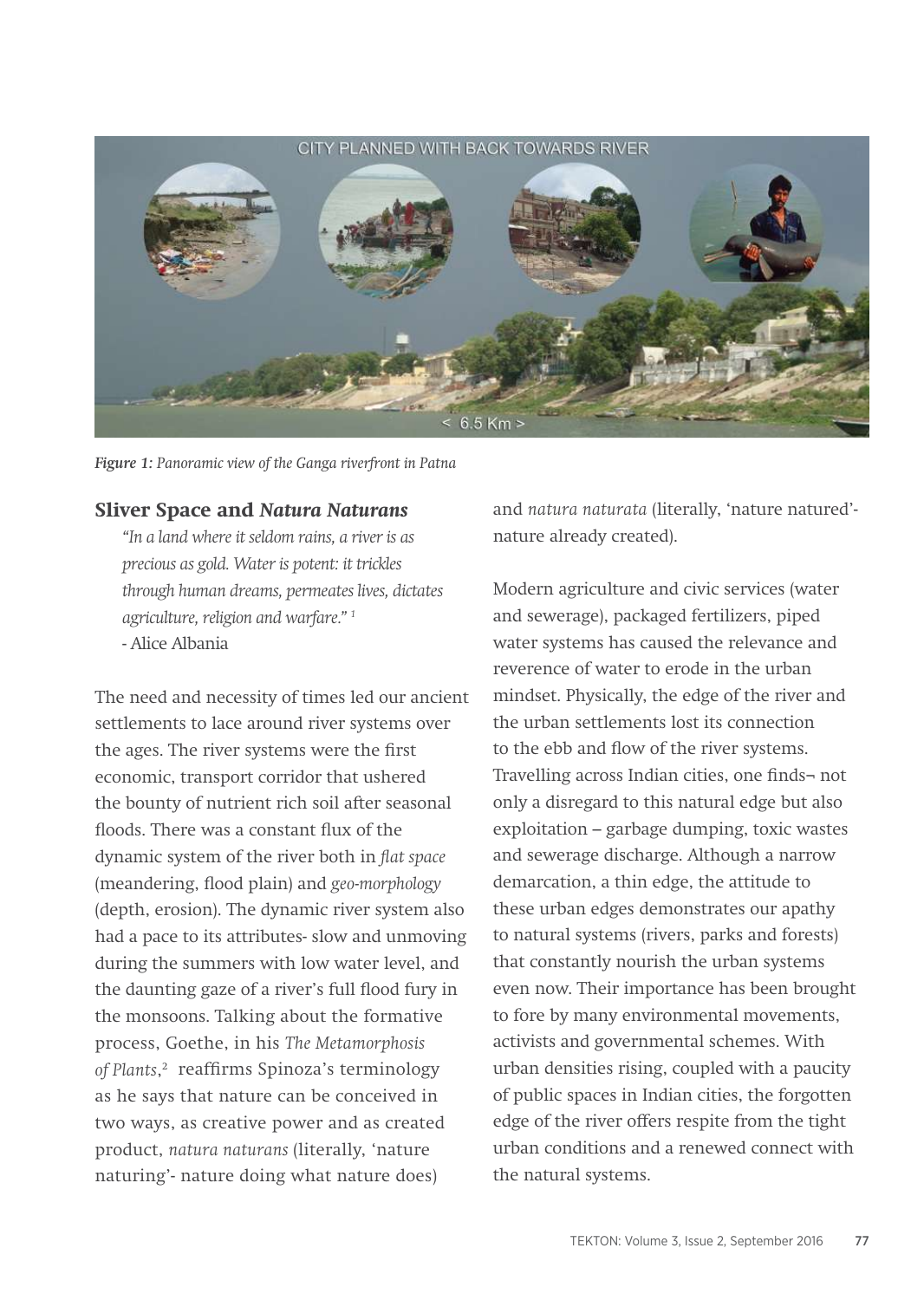

*Figure 2: Site study showing low-density government precinct*

## **Linear City**

The city of Patna (historical Pataliputra), in Eastern India, the capital of Bihar, is a linear city planned along the river Ganga and has a long history of association to the river- ancient transportation corridor, route for opium trade during the British era, being a sanctuary for Gangetic dolphins and lakhs of pilgrims thronging the ghats during the annual festival of *Chhath Puja* (major sun worship festival in the region) falling in early November. King Mahendra, son of Ashoka the Great is said to have sailed to Sri Lanka to spread Buddhism from one of the ghats on the city now called Mahendru Ghat.

Presently, uncontrolled processes of development, urban growth and garbage disposal have made the river edge redundant and the entire city now morphologically and typologically faces its back to the city. Physically there exists meagre spatial relationship between the built form of the city and the river. Some of the conditions that cause this, include dense urban morphology of old residential neighborhoods which limit access to the river edge and building typologies that face their back to the river edge thereby leading to the edge being as a dumping and

**The Ganga Riverfront Urban Initiative for Patna city proposes a comprehensive urban design addressing vital civic concerns like safety during festivals, public space, lack of facilities along with environmental awareness and ecological restoration.** 

garbage disposal zone. Over the 7 km stretch of a total of 28 ghats, just a few are (Mahendru, Collectorate, Kali, Gandhi, Patna College, Anta and Adalat Ghats) are well used. However, during the Chhath festival every year, over 10 lakh people throng the whole riverfront.

## **Reviving the Riverfront**

The Ganga Riverfront Urban Initiative for Patna city proposes a comprehensive urban design addressing vital civic concerns like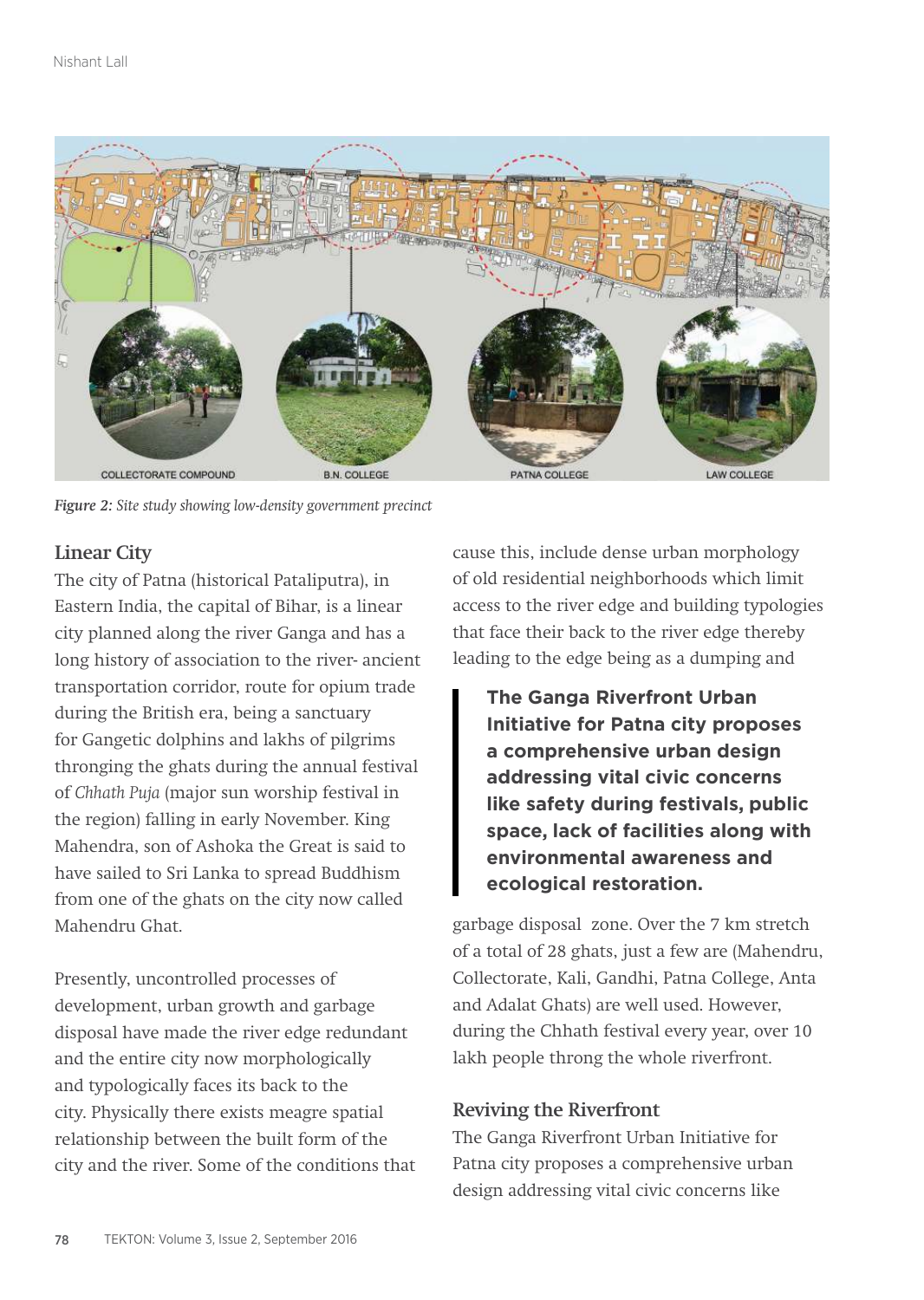# **EXISTING CONDITION**

**ISOLATED GHATS UNSAFF ZONE/ BACK OF THE CITY GARBAGE DUMPING** 

**CONTINUOUS EDGE** 



# **PROPOSED FACILITIES**

PUBLIC FACILITIES. LANDSCAPE ZONES. PUBLIC SPACES, **COMMUNITY BUILDINGS** 

*Figure 3: Vision plan concept diagrams*

safety during festivals, public space, lack of facilities along with environmental awareness and ecological restoration. One important consideration is 'Walking'- for recreation, health or simply a detour. It is central to the scheme and as such, a 6 meter wide promenade is proposed that enables walking along the riverfront. The promenade offers the residents face-time to the river and nurtures a collective civic mind towards it that is based on appropriate consumptive behavior and waste disposal.

Talking about the urban flaneur, Frederic Groz in *The Philosophy of walking* <sup>3</sup> says he appeared at a time when the city had acquired enough scale to become a landscape. It could be crossed as if it were a mountain, with its passes, its reversal of viewpoint, its danger and surprises too. It had become a forest, a jungle.

Historically, ghats did receive attention from the local municipality and elected offices. It included repairs, upgrades, and few new ghats by the tourism department and temporary setups for the large-scale usage of ghats during the Chatth festival. In the recent times, as stated earlier, the decline and apathy was palpable, rendering the deterioration of the riverfront. In 2011, a joint initiative between National Ganga River Basin Authority (NGRBA), National Mission on Clean Ganga (NMCG) and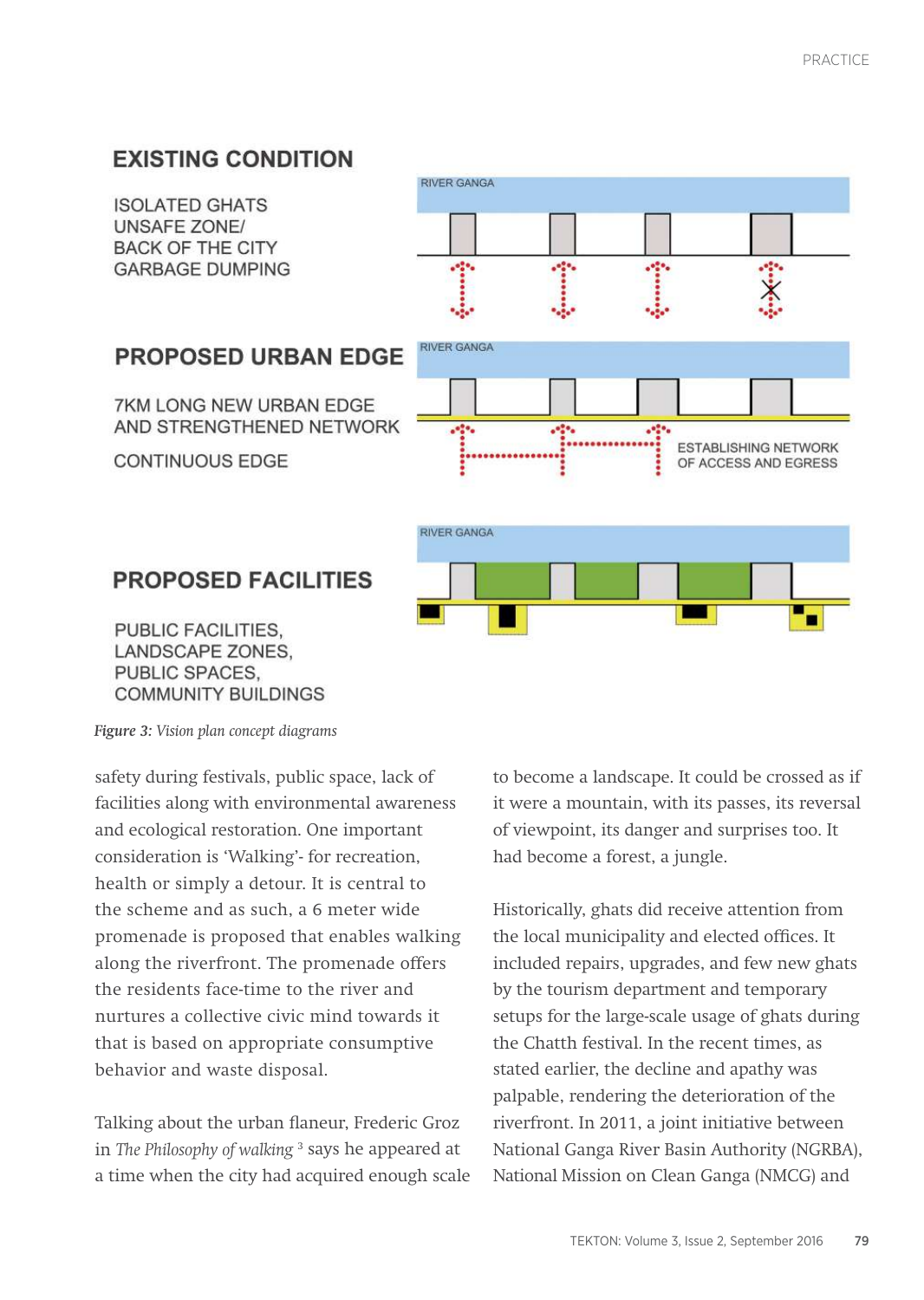

*Figure 4: Area Level Master Plan*

BUIDCO (Bihar Government) with funding from World Bank was started. This provided a bureaucratic synergy from municipal, state and central levels, all seeking a larger vision for the riverfront on a pilot basis. This was further reaffirmed by the systematic stage wise review of the World Bank experts who have had valuable contributions to the implementation plan approved in 2014.

The involvement of our studio started as urban design consultants for a local firm working on the project since the onset. Over the two years of the preparation of the implementation scheme, we collaborated further with experts from landscape ecology and riparian edge restoration, landscape design, social experts (*see detailed credits*). The State government also brought in Indian National Trust for Art and Cultural Heritage, INTACH- Delhi for heritage assessment and Indian Institute of Technology, Delhi (IIT-D) for crowd-modeling simulations and safety review of the implementation plans. The River Front Proposal aimed to serve dual benefits- create environmental awareness towards achieving a cleaner Ganga, and

reconnect Patna with its long ignored link with the river.

#### **Edge, Paths and Connections**

*"The oldest path systems in the Earth's history are found in the non-living nature. Water is transported to the sea in rills, streams, rivers and currents. Branching takes place, involving confluences, islands, meanders, deltas and in the sea, currents and tidal inlets."* - Frei Otto 4

The existing urban river edge in Patna is a 7 kilometers stretch consisting of 28 Ghatsisolated and unconnected at the river edge. Although some of the Ghats are very well connected with city and are actively used, most of them are only used at a local level due to their poor accessibility and connectivity to city. The riverfront comprises of a thin strip of land varying from 30m- 50m as per local condition and much of is in gradient. The Vision Plan covers an area of study that is a complex mosaic of urban fabric varying from 100m to 400m from the river and bounded by the main transportation spine- Ashok Rajpath. The initial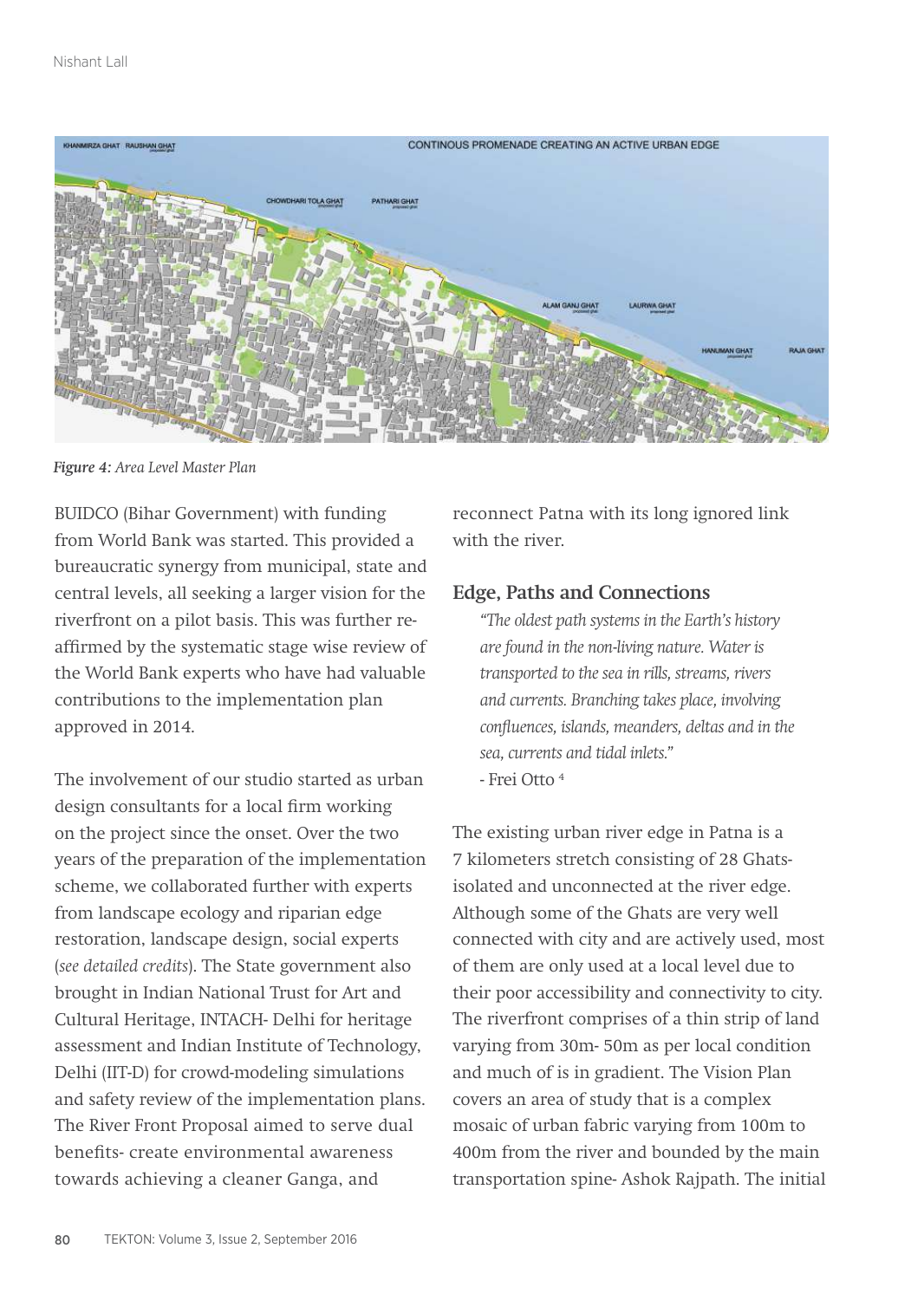

*Figure 5: Proposed promenade*

site assessments began with elaborate study of connections from the main spine, evaluating pedestrian, motorized and non-motorized vehicle access. We found, some ghats were also used as boat jetties that transported passengers and vegetables from the larger riverine villages and plains. Throughout the project, it has been vital to preserve and augment these connections to the river- both from city side and from the river to the city via boats.

To ease the pedestrian movement during festivals, a network of loop roads and emergency access roads have been carved out of government properties. The essence of connections also lies in the interlinking of ghats and existing fragmented open spaces to provide a continuous public space along the river, aiding in religious festivities and recreation. The open spaces on the river precinct between the river and Ashok Rajpath are of two kinds- residential neighborhoods that are densely built up and have an extreme shortage of open spaces, while others like university campuses that have availability of huge amount of open spaces. Land

pooling, consolidation, developing access roads are key to the overall urban strategy to strengthen the desired connections. Revitalization of underutilized institutional land with government for public use is encouraged along with regeneration of function of unused structures to create public spaces and visual anchors.

#### **Distinct Local Urban Precincts**

As most of the study area is a complex patchwork of urban settlement and communities, the complete stretch of 7 km was identified in five major precincts based on their adjacent land-use and physical characteristics. Physical limitations like presence of embankment, retaining walls, heritage structures and existing sewerage discharge were mapped and the proposal incorporated these features in aspects of design and landscape. The methodology to map the precincts was based on a three dimensional overall site model where attributes were highlighted. The potentials were probed on following basis: connectivity network, land availability for public parks to strengthen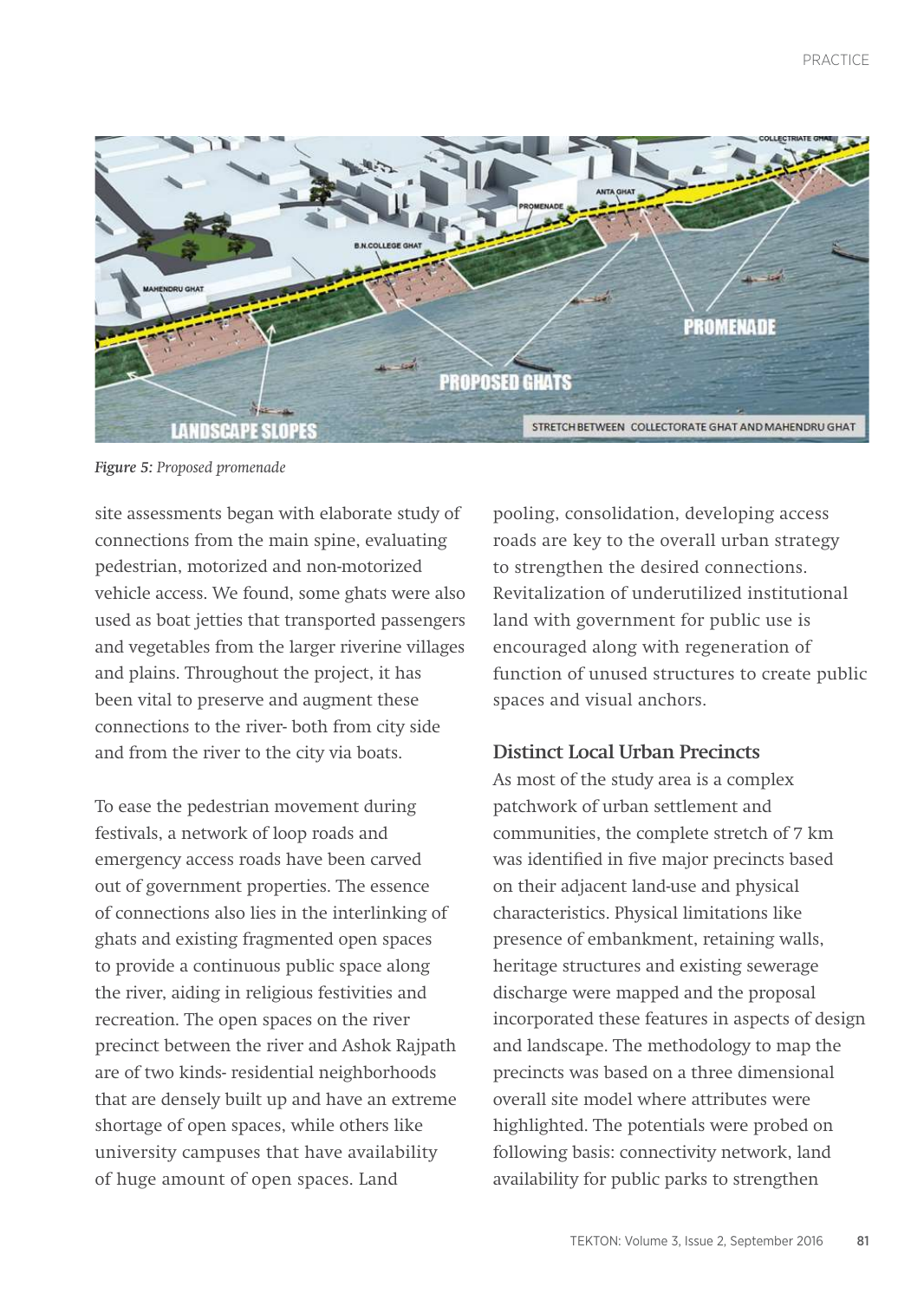

DRAIN OUTLET FROM SEWAGE PUMPING STATION DRAINING DIRECTLY INTO **RIVER**  RIVER EDGE USED AS THE EXISTING GHAT DUMPING GROUNDS, EDGES DO NOT **DISTURBING RIVER** HAVE A DEFINED **ECOLOGY BOUNDARY** 

#### **KRISHNA GHAT: PROPOSAL**



**LANDSCAPED ZONES CREATED AT SLOPING** AREAS OF RIVER EDGE

**USABLE PUBLIC** SPACES CREATED ON THE GHATS

PROMENADE SPACE CONNECTING ONE **GHAT TO THE OTHER** 

#### **MISHRI GHAT: EXISTING**

**MISHRI GHAT: PROPOSAL** 



*Figure 6: Before and After Renderings for two ghat locations*

open space connections to river, availability of government land for user facilities, building retrofit locations and phasing.

Focus was also given to the usage pattern of the 28 ghats and based on that the proposals for infratsructure, parking and augmenting access both vehicular and pedestrian were created. Precinct level parking and emergency evaculation routes were also eliminated. Distribution of facilities along the linear edge like a linear joggers park, continuous pedestrian access of the edge, heritage precincts were elaborated during the

process of creating the Urban Vision. The idea of an urban precinct takes up in detail the idea of the implementation zone and phasing of the construction. To enhance mobility, smaller shuttle loop bus system is proposed to integrate with the citywide public transit network of the precinct.

# **A New Civic Identity: Creating an Active Urban Edge**

A dense cluster of cities straddle the Gangetic plain that makes a complex network of trade and economy. Economics and planning have found a convenient nomenclature of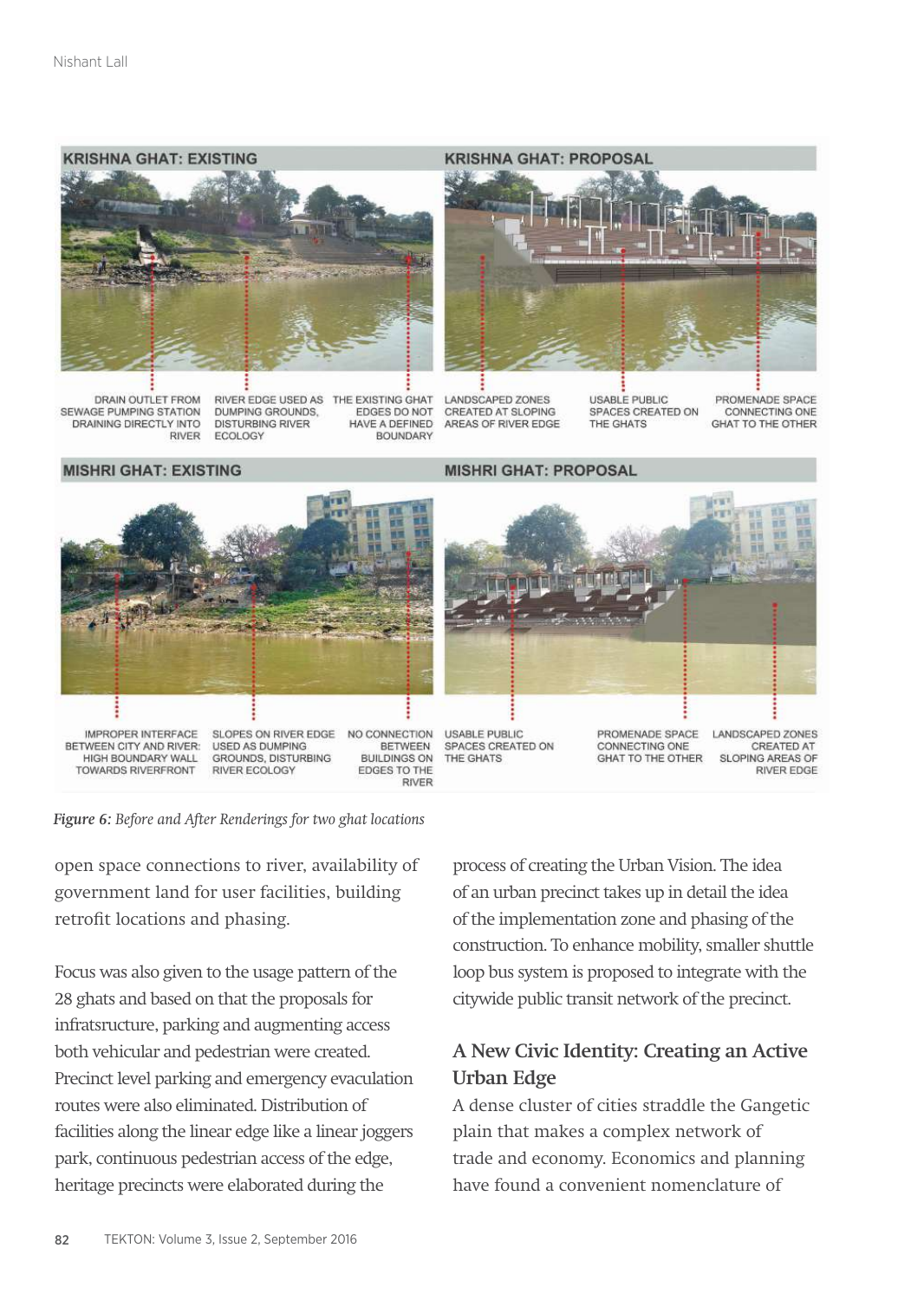

*Figure 7: Ghat design proposals*

metropolitan areas (Delhi, Noida, Lucknow), 2nd tier and 3rd tier cities. Patna has found a place in this middle landscape and though historically very rich, it is currently undergoing a major urban transformation and seeking a new identity. Myriad cultural forces are shaping this new thinking- Popular youth culture, families migrating to Patna from hinder-lands, vibrant educational and coaching hubs to one of the busiest medical hubs in eastern India. A new 10 acre art park (Rajdhani Park), the housing of the famed Patna Museum in a new building designed by Fumihiko Maki are also reinforcing the cultural landscape. Due to its extent (6.6 km of urban edge), the Riverfront Project aims to stir up a renewed civic identity

and ultimately hopes to nurture a *Civic-mind* towards the Ganga River. Revitalization of the

 **Due to its extent (6.6 km of urban edge), the Riverfront Project aims to stir up a renewed civic identity and ultimately hopes to nuture a Civicmind towards the Ganga River.** 

river edge by creating continuous walking promenade, network of streets and paths would make the 6.6 km stretch accessible and walkable leading to a year round multifunctional public space. The spatial mix of traditional ghats, new ghats, terraces, viewing decks and stepped green terraces offers a new terrain. New program and facilities are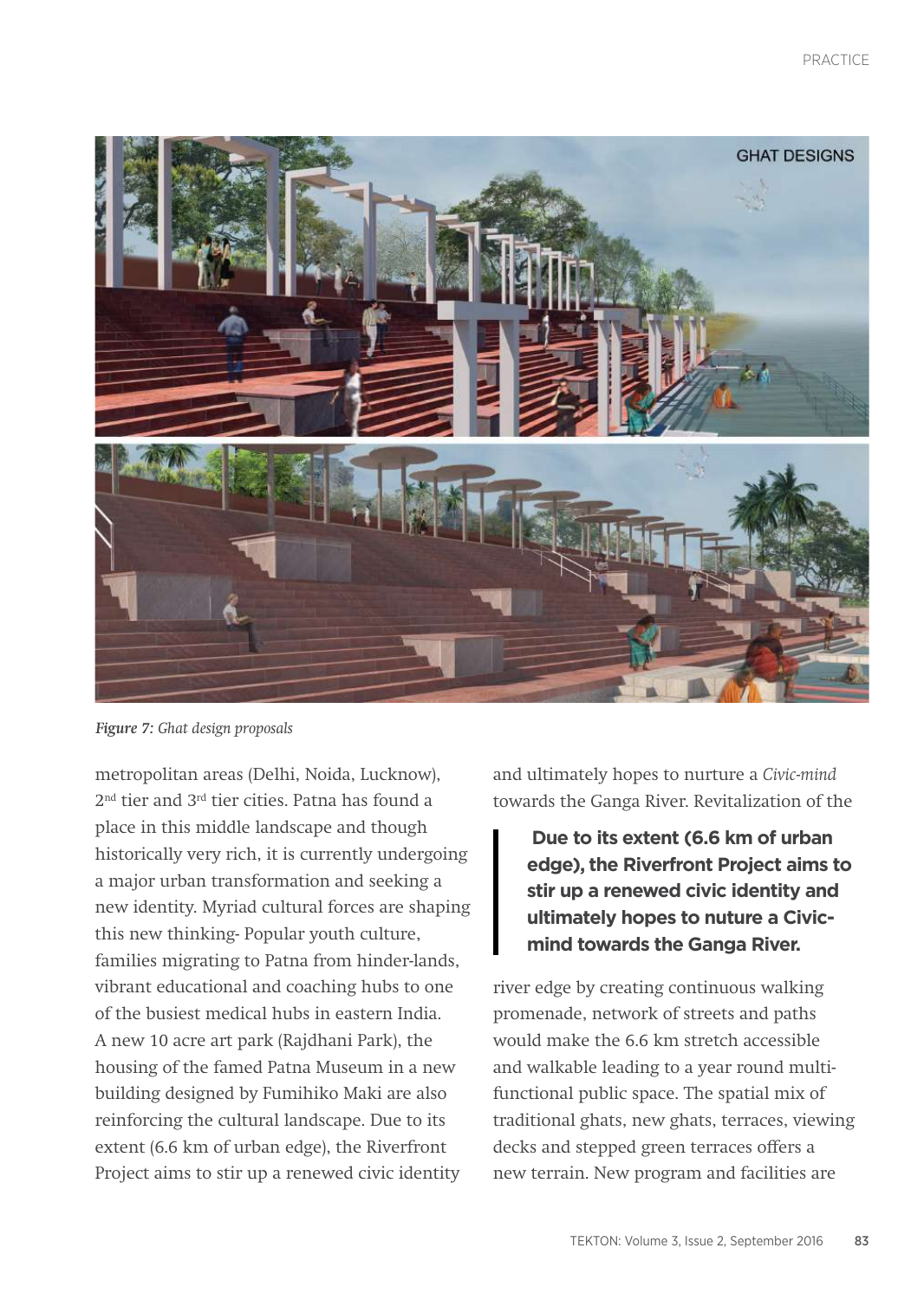proposed in precincts, such as awareness and ecology centers, restaurants, cafe's, community centres and amenities like seating, adequate lighting, hawking zones, kiosks that would

**The built character of Patna's River edge is an expression of surrounding land use, which varies between institutional, residential, and in other cases mixed use. Each of them has come into existence over time and is quite distinct in its morphology.** 

help to make the edge functional and user friendly. The project team is currently working with curators to create a public art terraces program, which are placed every 400m on the promenade as a visual anchor. As per the phasing plan, a 50 seat Audio-Visual Theatre and a small library will be completed in 2016.

#### **Heritage and Urban Typology**

The built character of Patna's River edge is an expression of surrounding land use, which varies between institutional, residential, and in other cases mixed use. Each of them has come into existence over time and is quite distinct in its morphology. The institutional area for instance had been developed on principles of low-density distribution while the residential areas are relatively high density localities. The needs of the precincts thus vary from place to place. It is integral to consider the edge as an extension to existing precinct characters and as a key urban element that integrates the local needs of space and quality. The Riverfront initiative acts as a platform to preserve and mend fragmented local spatial connections, enhance local potentials and create adequate open space standards for the city. Creating

connections between institutional precincts and the river edge through establishing views or creating access, preservation of heritage structures and their integration with the edge would evoke a lost civic cultural essence and create a unique environment in Patna. Heritage sensitive zones have been assessed along with the INTACH and designs surrounding them have been attuned to the overall built character.

#### **Urban Architecture: Ghats**

The architecture of the project is operative at *three scales*: ghat architecture at 20 locations (70m long stepped platforms placed at original ghat locations), small facility buildings at 7 locations and facility kiosks at each ghat, and the promenade itself. At the conception of the urban idea, a keen sensibility of architecture and landscape were woven in at the onset. Apart from having dedicated teams for simultaneously handling every aspect for architecture and urban design, the project became a testing ground for our own studio where we strive to work at the intersection of urban design and architecture and provide expertise on implementation of urban ideas and vision plans. We are able to imbue this through strategic analysis of project phasing, land areas available during low water level, and impact of the urban project. That the Urban Vision plan had be submitted at each stage with DPR (detailed project report) meant that we detail all aspects of architecture and landscape at the same time that an urban precinct is being planned. Assessment of the existing visual language and built character were seeding grounds for further thinking on ghat typology, traditional chattri, and pavilions for the proposed 20 ghats. Since each new ghat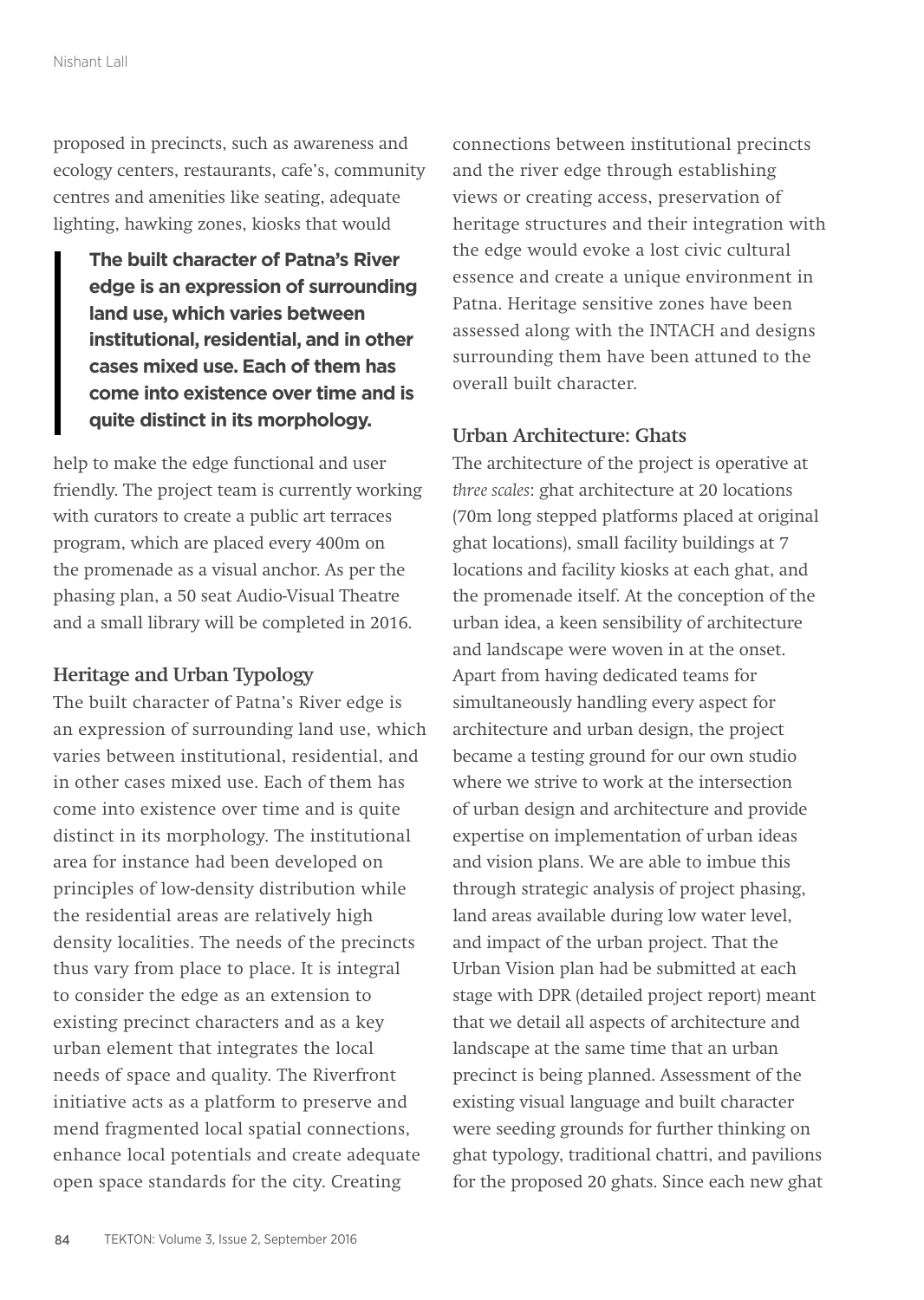

varied from 50m to 70m in width, we began to explore a possibility of a combination of a traditional ghat (steps leading to water) with mini-plazas, shade canopies etc. to vary the experiential quality for the user along the overall stretch.

Eight ghat design prototypes were prepared that could create an appropriate typology for the river edge in relation to the context. Integrating ghats with elements like art terraces, shading systems, colonnades and mini amphitheaters transform them as collective spaces, spaces of pause and interaction, spaces for leisure. These typologies have been inspired from water-based architecture across India and historic typologies like stepped wells in Gujarat, bathing tanks in Kerala, Buddhist influences of Vaults, Torri gate structures and local adjacency to significant built structures.

# **Urban Acupuncture: Buildings as Extention of Ghat Typology**

The Vision Plan for Patna's riverfront development has proposed six community facilities and one electrical crematorium (Gulvi ghat) in the intervention stretch. These facilities are small buildings that cater to providing local



*Figure 8: Umbrella spaces at Pathri Ghat Figure 9: Bharawa Ghat during chhath puja festival in 2015, active usage of torri gate structures*

needs of a community hall, reading library, river awareness center for local schools etc. Their design is strongly influenced by the urban fabric and a dynamic urban typology of buildings is proposed that embraces the ghat typology in their conception. Such a positioning eludes tradition notions of site boundary and seeks to integrate the urban fabric with the new infill project, elucidating a case of 'Small Scale Urbanism' and widely successful concept in South America, termed 'Urban Acupuncture' (Medellin, Bogota, Caracas). A Café-Reading room is proposed on the Patna College Ghat which is frequented by college students and the roof is conceived as an amphitheater. The Ecological Center at the Collect orate Ghat, an important location for ferry transportation, the design is based on pilotis to provide a public space underneath the facility. The Community Center at Raja Ghat thrives on a viewing terrace and a performance courtyard, which can be used for local weddings and functions.

# **Micro Architecture: Architecture of the 2.4m Strip- Multi use zone**

The concept of 'Sliver Space' is further intensified when we started detailing facilities for the promenade users. The promenade is 6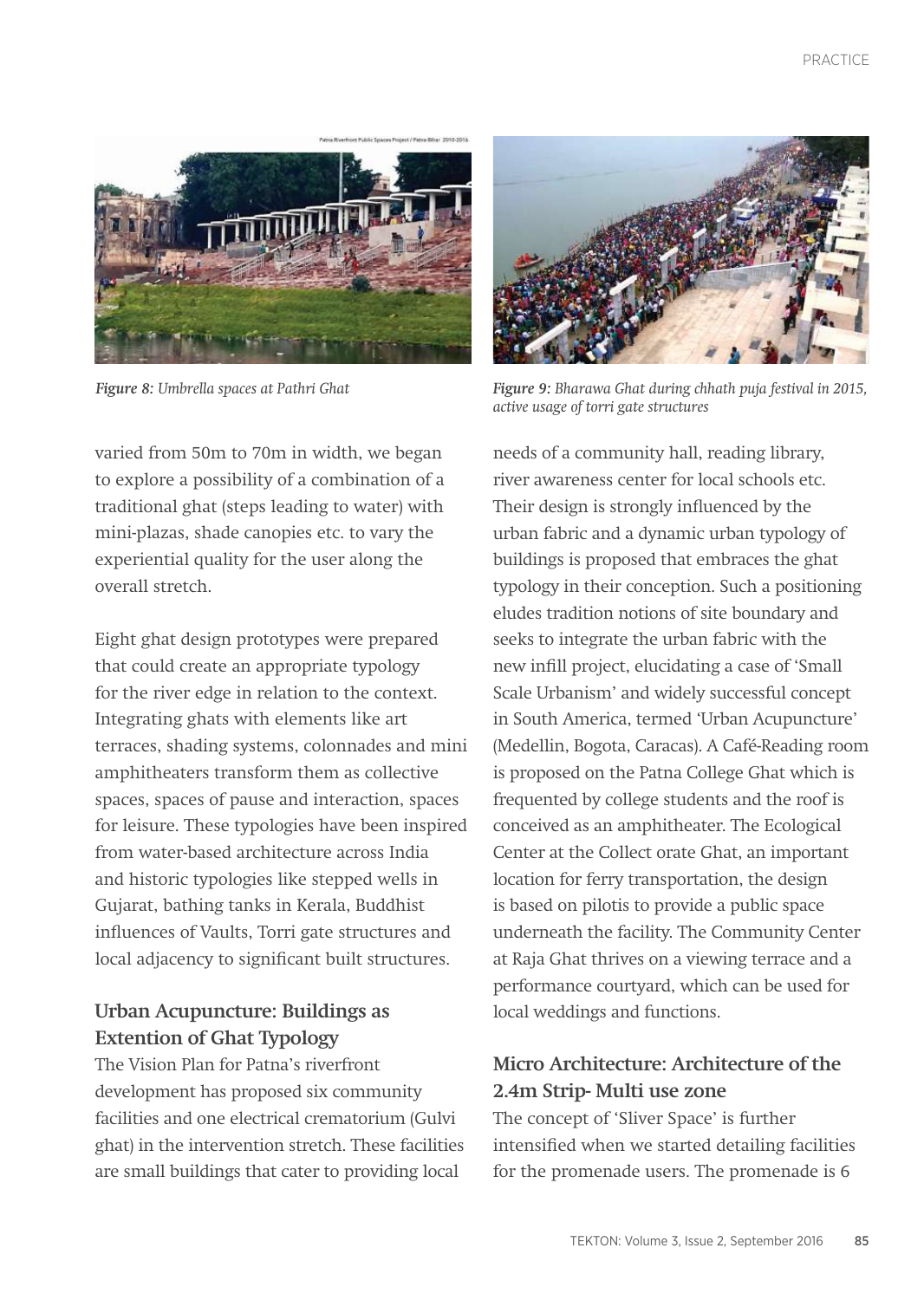

*Figure 10: Built public space at Choudhary Tola Ghat*

meters wide in half the stretch and 4.5 meters wide where land was limited. A zone of 2.4 meters width is programmed as a multi- use zone where kiosks related to food shops, information and security booths, life guard stations and bio toilets are proposed. These micro architectures (Atelier Bow-Wow, Pet Architecture) are visualized as small buildings along a linear wall element. The wall element plays off the old embankment wall that will be repaired along the promenade and are designed as simple volumes that are conditions of offset from the embankment walls. The work on these will begin after pilot stretches on promenade are completed.

## **On the Ground**

The Riverfront Project is a collaborative process spanning five years of planning involving multiple stakeholders and agencies. The construction started in early 2014 and the first set three new ghats were used for the Chhath puja in November 2015. The pilot stretches of the promenade and facilities are expected to be completed by the end of 2016, the final completion by the end of 2017. During the process of formulation, planning of the project, reviews and implementation, the "drawing" has emerged as a common canvas

**During the process of formulation, planning of the project, reviews and implementation, the "drawing" has emerged as a common canvas for all to collaborate- engineers suggest their on site notings and suggestions, landscape ecologists have created an elaborate palette of plantings following the natural slopes and level area on promenades.** 

for all to collaborate- engineers suggest their on site notings and suggestions, landscape ecologists have created an elaborate palette of plantings following the natural slopes and level area on promenades. The 'drawing' in turn meets its forte in the 'Site' which is under constant change.

During the monsoon this year, the water level reached above danger level at many ghats on the promenade stretch. Over the 7 km stretch, the existing levels of the ghats vary by 3 to